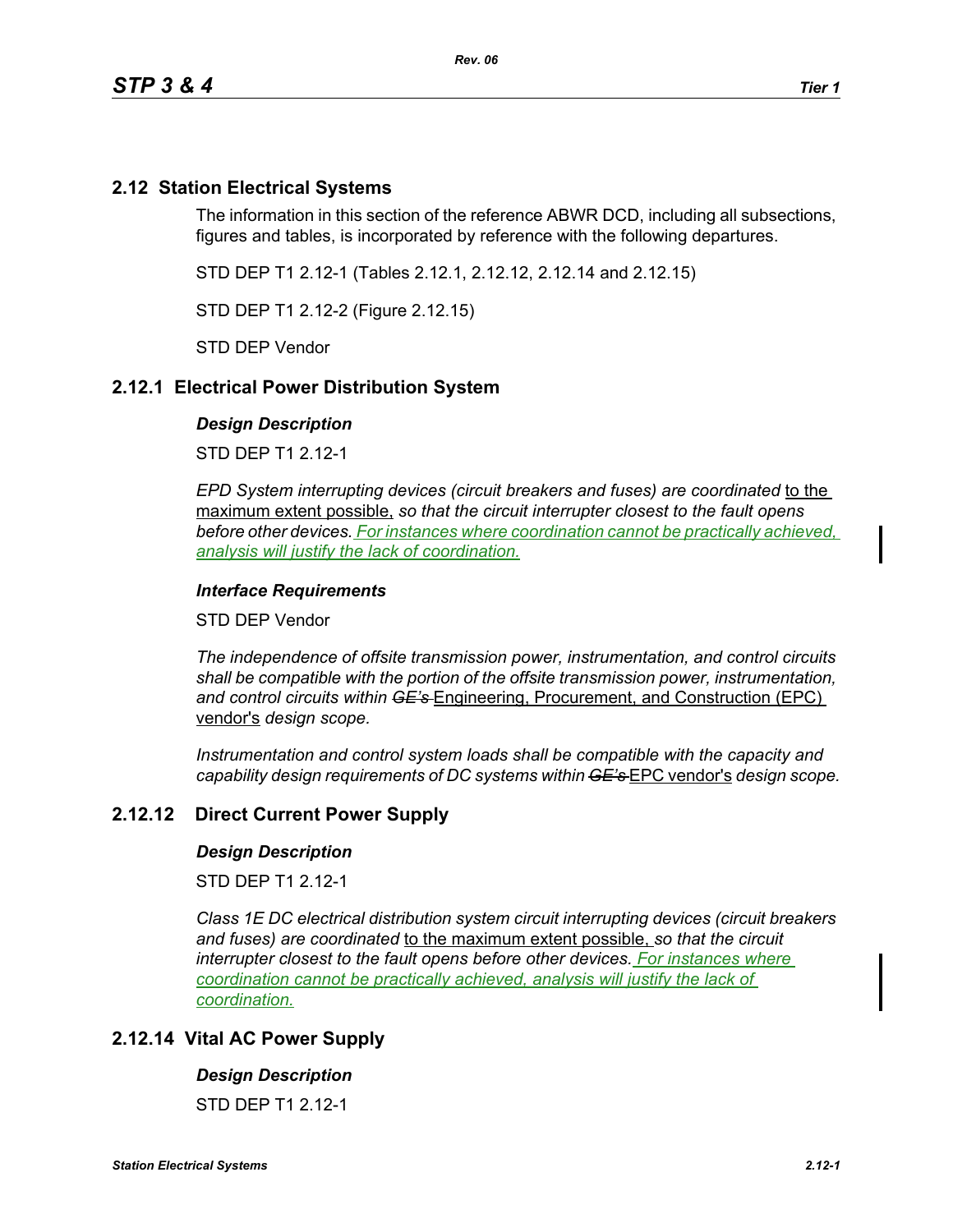*Class 1E Vital AC Power Supply system interrupting devices (circuit breakers and fuses) are coordinated* to the maximum extent possible, *so that the circuit interrupter closest to the fault opens before other devices. For instances where coordination cannot be practically achieved, analysis will justify the lack of coordination.*

## **2.12.15 Instrument and Control Power Supply**

## *Design Description*

STD DEP T1 2.12-2

*The Class 1E Instrument and Control Power Supply consists of three* four *divisions (Division I, II, and III,* and IV*) of interruptible power supplies with their respective distribution panels. Each Class 1E power supply provides interruptible, regulated AC power to Class 1E circuits which do not require continuity of power during a loss of preferred power (LOPP).*

STD DEP T1 2.12-1

*Class 1E Instrument and Control Power Supply system interrupting devices (circuit breakers and fuses) are coordinated* to the maximum extent possible, *so that the circuit interrupter closest to the fault opens before other devices. For instances where coordination cannot be practically achieved, analysis will justify the lack of coordination.*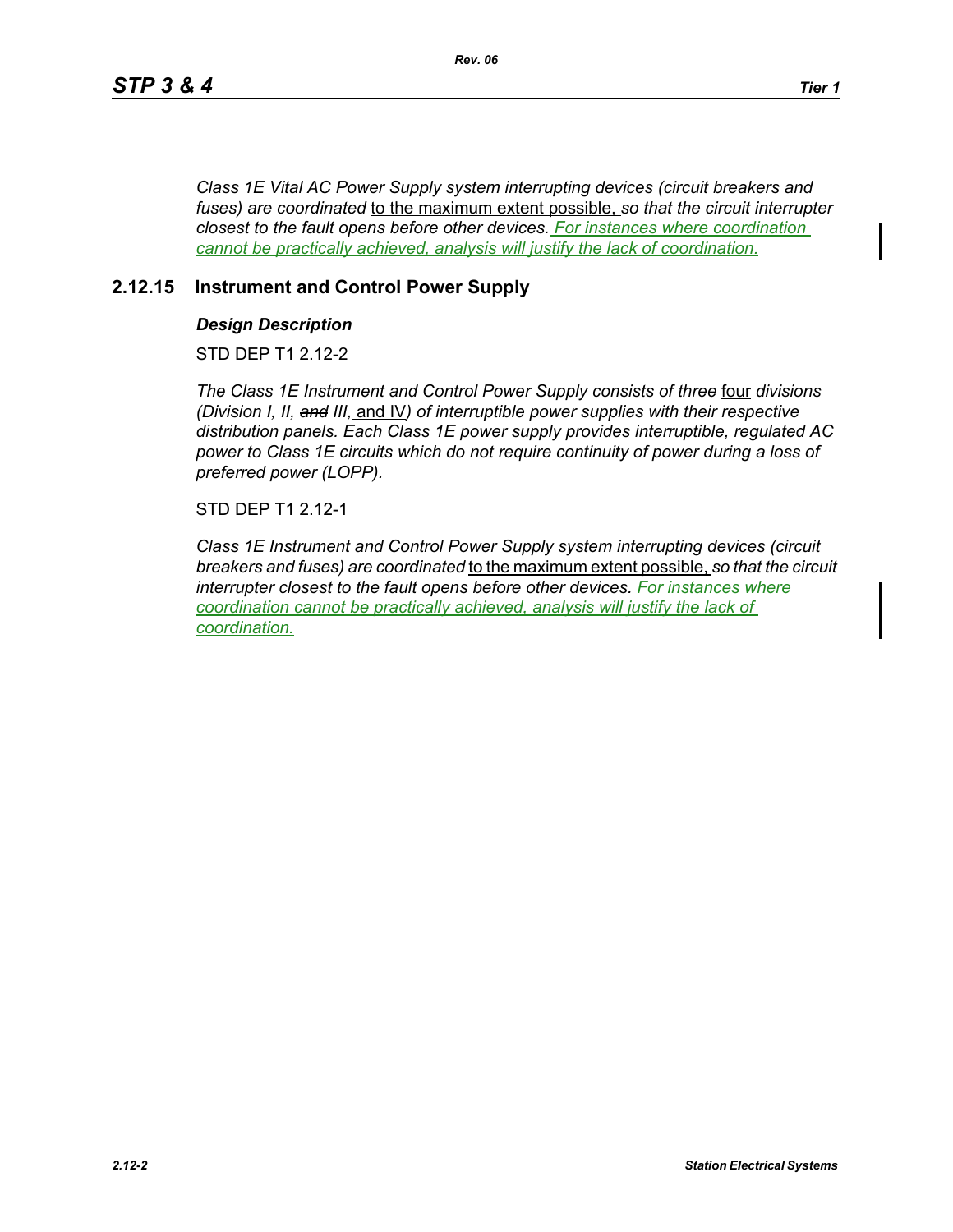|                                                                                                                                                                                                               | <b>Inspections, Tests, Analyses and Acceptance Criteria</b>                                                                                      |                                                                                                                                                                                                                                                                                                                                   |
|---------------------------------------------------------------------------------------------------------------------------------------------------------------------------------------------------------------|--------------------------------------------------------------------------------------------------------------------------------------------------|-----------------------------------------------------------------------------------------------------------------------------------------------------------------------------------------------------------------------------------------------------------------------------------------------------------------------------------|
| <b>Design Commitment</b>                                                                                                                                                                                      | <b>Inspections, Tests, Analyses</b>                                                                                                              | <b>Acceptance Criteria</b>                                                                                                                                                                                                                                                                                                        |
| 11. EPD System interrupting devices (circuit<br>breakers and fuses) are coordinated to the<br>maximum extent possible, so that the<br>circuit interrupter closest to the fault opens<br>before other devices. | 11. Analyses for the as-built EPD System to<br>determine circuit interrupting device<br>coordination will be performed.                          | 11. Analyses for the as-built EPD System exist<br>and conclude that, to the maximum<br>extent possible, the analyzed circuit<br>interrupter closest to the fault will open<br>before other devices. For instances where<br>coordination cannot be practically<br>achieved, the analysis will justify the lack of<br>coordination. |
| 22. The EPD System supplies an operating<br>voltage at the terminals of the Class 1E<br>utilization equipment that is within the<br>utilization equipment's voltage tolerance<br>limits.                      | 22.<br>a. Analyses for the as-built EPD System<br>to determine voltage drops will be<br>performed.                                               | 22.<br>a. Analyses for the as-built EPD System<br>exist and conclude that the analyzed<br>operating voltage supplied at the<br>terminals of the Class 1E utilization<br>equipment is within the utilization<br>equipment's voltage tolerance limits,<br>as determined by their nameplate<br>ratings.                              |
|                                                                                                                                                                                                               | b. Tests of the as-built Class 1E EPD<br>System will be conducted by operating<br>connected Class 1E loads at their<br>analyzed minimum voltage. | b. Connected Class 1E loads operate at<br>their analyzed minimum voltage, as<br>determined by the voltage drop-<br>analyses.                                                                                                                                                                                                      |
|                                                                                                                                                                                                               | b. Type tests at manufacturer's shop<br>will be performed for the operating<br>voltage range of the Class 1E<br>electrical equipment.            | b. Manufacturer's type test reports<br>exist and conclude that the<br>operating range is within the tested<br>voltage range for the Class 1E<br>electrical equipment.                                                                                                                                                             |

*Rev. 06*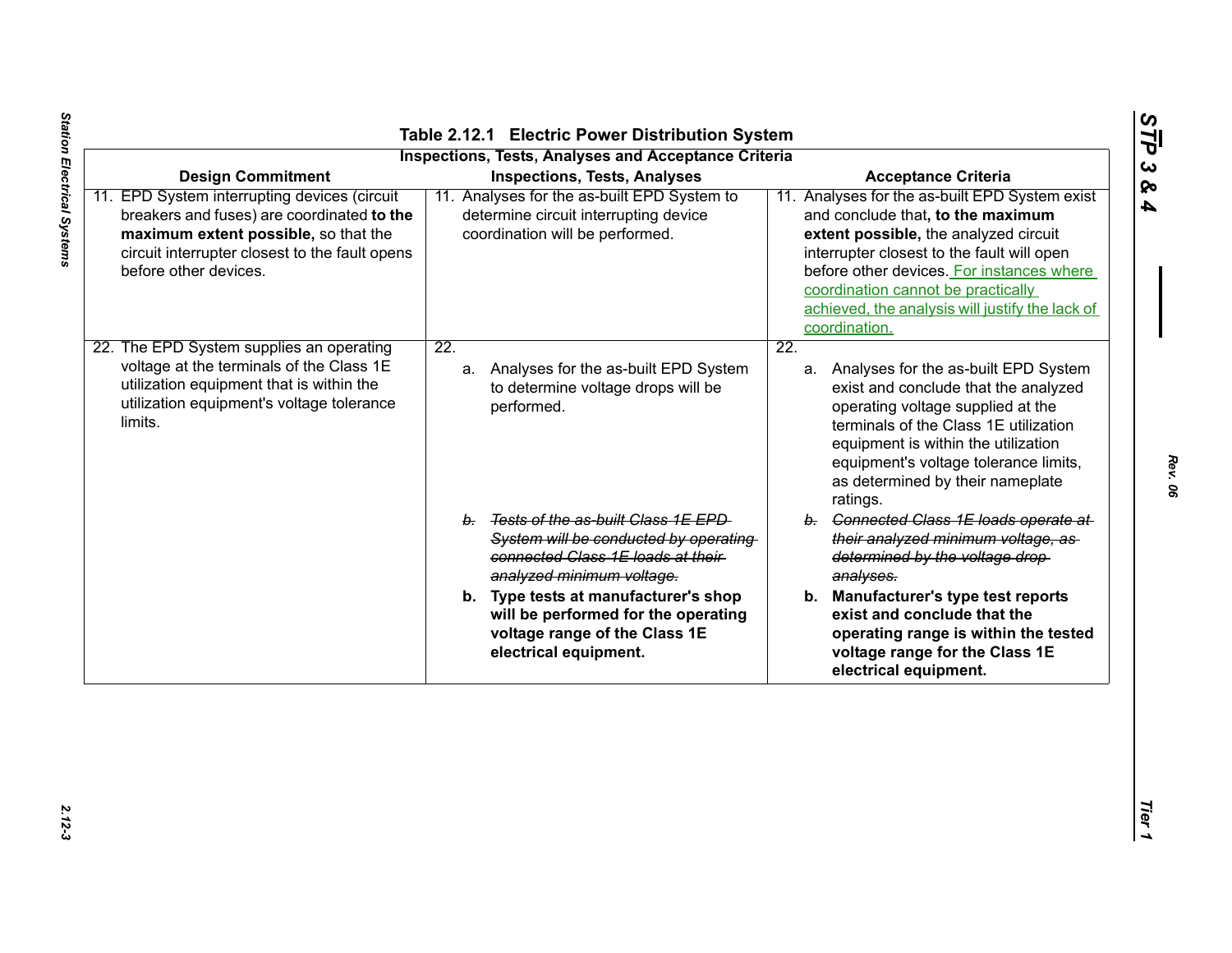|                          | Table 2.12.1 Electric Power Distribution System (Continued)<br><b>Inspections, Tests, Analyses and Acceptance Criteria</b> |                                                                                                                                                                                                                                                                                             |
|--------------------------|----------------------------------------------------------------------------------------------------------------------------|---------------------------------------------------------------------------------------------------------------------------------------------------------------------------------------------------------------------------------------------------------------------------------------------|
| <b>Design Commitment</b> | <b>Inspections, Tests, Analyses</b>                                                                                        | <b>Acceptance Criteria</b>                                                                                                                                                                                                                                                                  |
|                          | c. System preoperational and Startup<br>tests will be conducted of the as-<br>built Class 1E EPD System.                   | c. The test voltages from<br>preoperational test reports are<br>compared against system voltage<br>analysis of the as-built Class 1E<br>EPD system. The results of<br>comparison conclude that the<br>available voltage is within the<br>operating range for the as-installed<br>equipment. |
|                          |                                                                                                                            |                                                                                                                                                                                                                                                                                             |
|                          |                                                                                                                            |                                                                                                                                                                                                                                                                                             |
|                          |                                                                                                                            |                                                                                                                                                                                                                                                                                             |
|                          |                                                                                                                            |                                                                                                                                                                                                                                                                                             |
|                          |                                                                                                                            |                                                                                                                                                                                                                                                                                             |
|                          |                                                                                                                            |                                                                                                                                                                                                                                                                                             |
|                          |                                                                                                                            |                                                                                                                                                                                                                                                                                             |
|                          |                                                                                                                            |                                                                                                                                                                                                                                                                                             |
|                          |                                                                                                                            |                                                                                                                                                                                                                                                                                             |
|                          |                                                                                                                            |                                                                                                                                                                                                                                                                                             |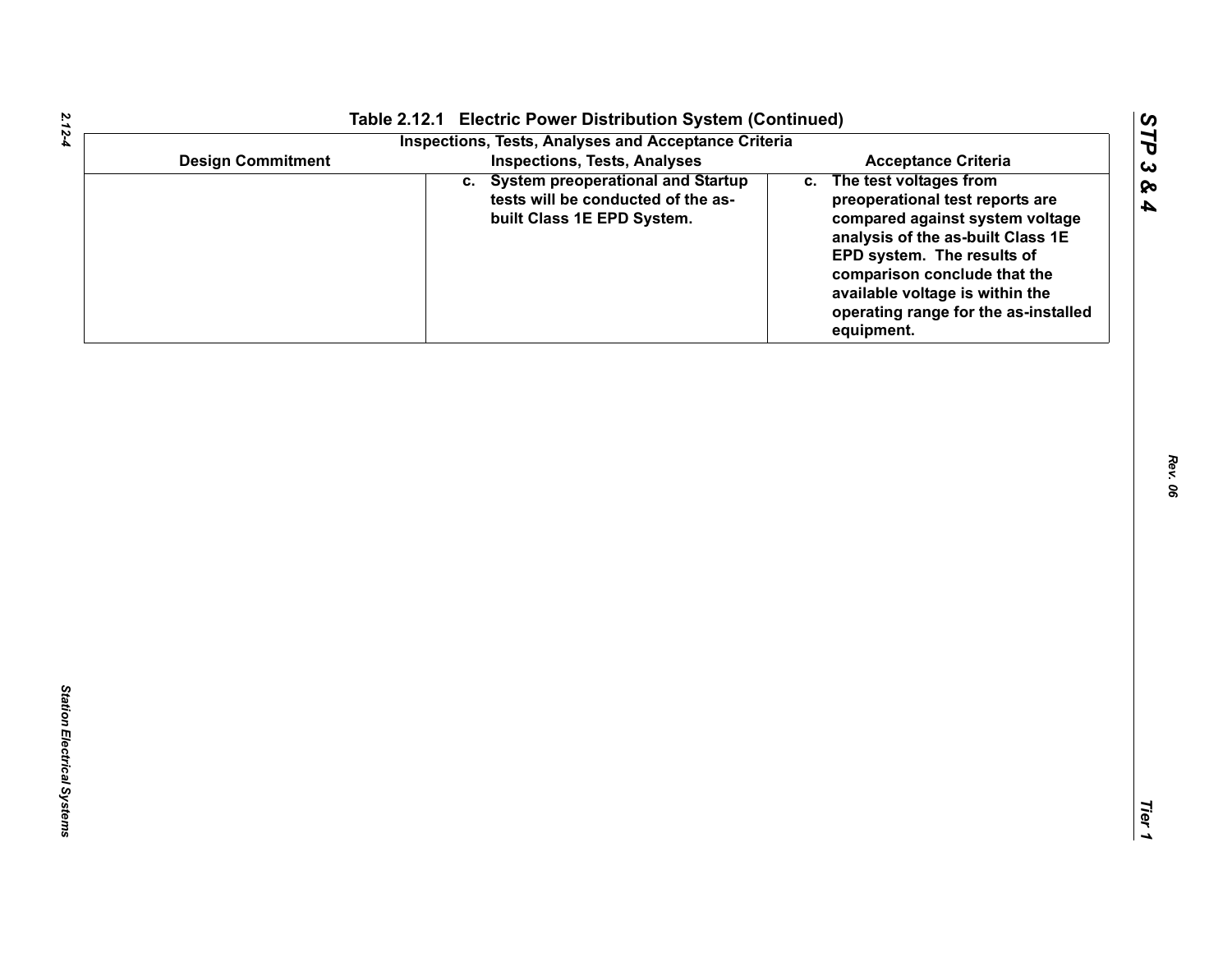| <b>Inspections, Tests, Analyses and Acceptance Criteria</b><br><b>Design Commitment</b><br><b>Inspections, Tests, Analyses</b><br><b>Acceptance Criteria</b><br>Class 1E DC electrical distribution<br>8. Analyses for the as-built Class 1E DC<br>8.<br>8.<br>system circuit interrupting devices (circuit<br>electrical distribution system to<br>determine circuit interrupting device<br>breakers and fuses) are coordinated to<br>the maximum extent possible, so that<br>coordination will be performed.<br>the circuit interrupter closest to the fault<br>opens before other devices. | Analyses for the as-built Class 1E DC<br>electrical distribution system circuit<br>interrupting devices exist and conclude<br>that, to the maximum extent possible,<br>the analyzed circuit interrupter closest to<br>the fault will open before other devices. |
|-----------------------------------------------------------------------------------------------------------------------------------------------------------------------------------------------------------------------------------------------------------------------------------------------------------------------------------------------------------------------------------------------------------------------------------------------------------------------------------------------------------------------------------------------------------------------------------------------|-----------------------------------------------------------------------------------------------------------------------------------------------------------------------------------------------------------------------------------------------------------------|
|                                                                                                                                                                                                                                                                                                                                                                                                                                                                                                                                                                                               |                                                                                                                                                                                                                                                                 |
| justify the lack of coordination.                                                                                                                                                                                                                                                                                                                                                                                                                                                                                                                                                             | For instances where coordination cannot<br>be practically achieved, the analysis will                                                                                                                                                                           |

Station Electrical Systems

 $\blacksquare$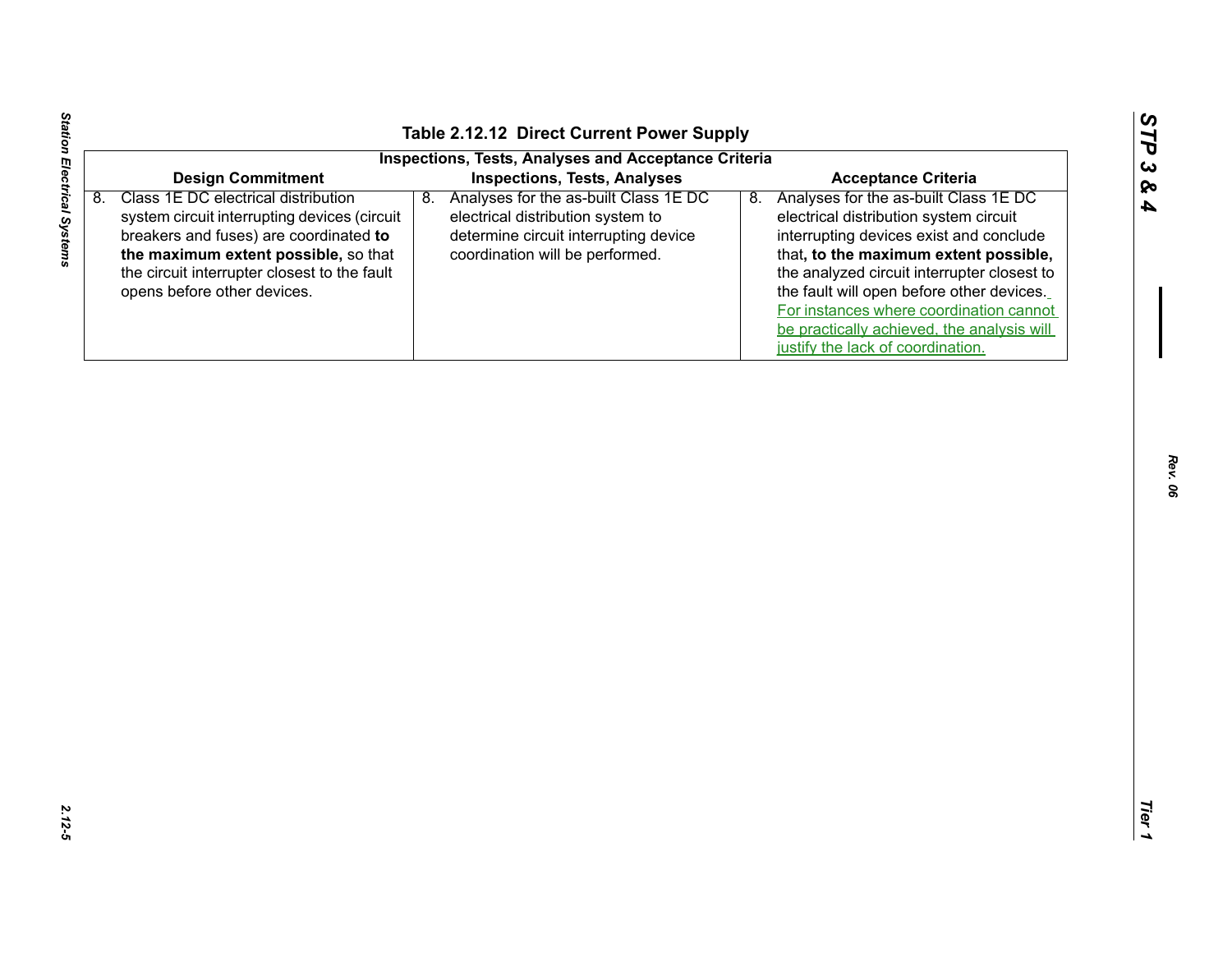| <b>Design Commitment</b>                                                                                                                                                  |     | <b>Inspections, Tests, Analyses and Acceptance Criteria</b><br><b>Inspections, Tests, Analyses</b>                                                                                                                                                           |     | <b>Acceptance Criteria</b>                                                                                                                                                                                                                                                                                                       |
|---------------------------------------------------------------------------------------------------------------------------------------------------------------------------|-----|--------------------------------------------------------------------------------------------------------------------------------------------------------------------------------------------------------------------------------------------------------------|-----|----------------------------------------------------------------------------------------------------------------------------------------------------------------------------------------------------------------------------------------------------------------------------------------------------------------------------------|
| The Class 1E DC electrical distribution                                                                                                                                   | 11. |                                                                                                                                                                                                                                                              | 11. |                                                                                                                                                                                                                                                                                                                                  |
| system supplies an operating voltage at<br>the terminals of the Class 1E utilization<br>equipment that is within the utilization<br>equipment's voltage tolerance limits. |     | a. Analyses for the as-built Class 1E<br>DC electrical distribution system to<br>determine system voltage drops will<br>be performed.                                                                                                                        |     | a. Analyses for the as-built Class 1E<br>DC electrical distribution system<br>exist and conclude that the analyzed<br>operating voltage supplied at the<br>terminals of the Class 1E utilization<br>equipment is within the utilization<br>equipment's voltage tolerance limits,<br>as determined by their nameplate<br>ratings. |
|                                                                                                                                                                           |     | b. Tests of the as-built Class 1E DC<br>system will be conducted by<br>operating connected Class 1E loads<br>at less than or equal to the minimum-<br>allowable battery voltage and at-<br>greater than or equal to the<br>maximum battery charging voltage. |     | b. Connected as-built Class 1E loads<br>operate at less than or equal to the<br>minimum allowable battery voltage<br>and at greater than or equal to the<br>maximum battery charging voltage.                                                                                                                                    |
|                                                                                                                                                                           |     | b. Type tests at manufacturer's shop<br>will be performed for the<br>operating voltage range of the<br>Class 1E DC electrical equipment.                                                                                                                     |     | b. Manufacturer's type test reports<br>exist and conclude that the<br>operating range is within the<br>tested voltage range for the Class<br>1E DC electrical equipment.                                                                                                                                                         |
|                                                                                                                                                                           |     | c. System preoperational tests will<br>be conducted on the as-built<br>Class 1E DC system.                                                                                                                                                                   |     | c. The test voltages from<br>preoperational test reports are<br>compared against system voltage<br>analysis of the as-built Class 1E<br>EPD system. The results of<br>comparison conclude that the<br>available voltage is within the<br>operating range for the as-<br>installed DC equipment.                                  |

*2.12-6*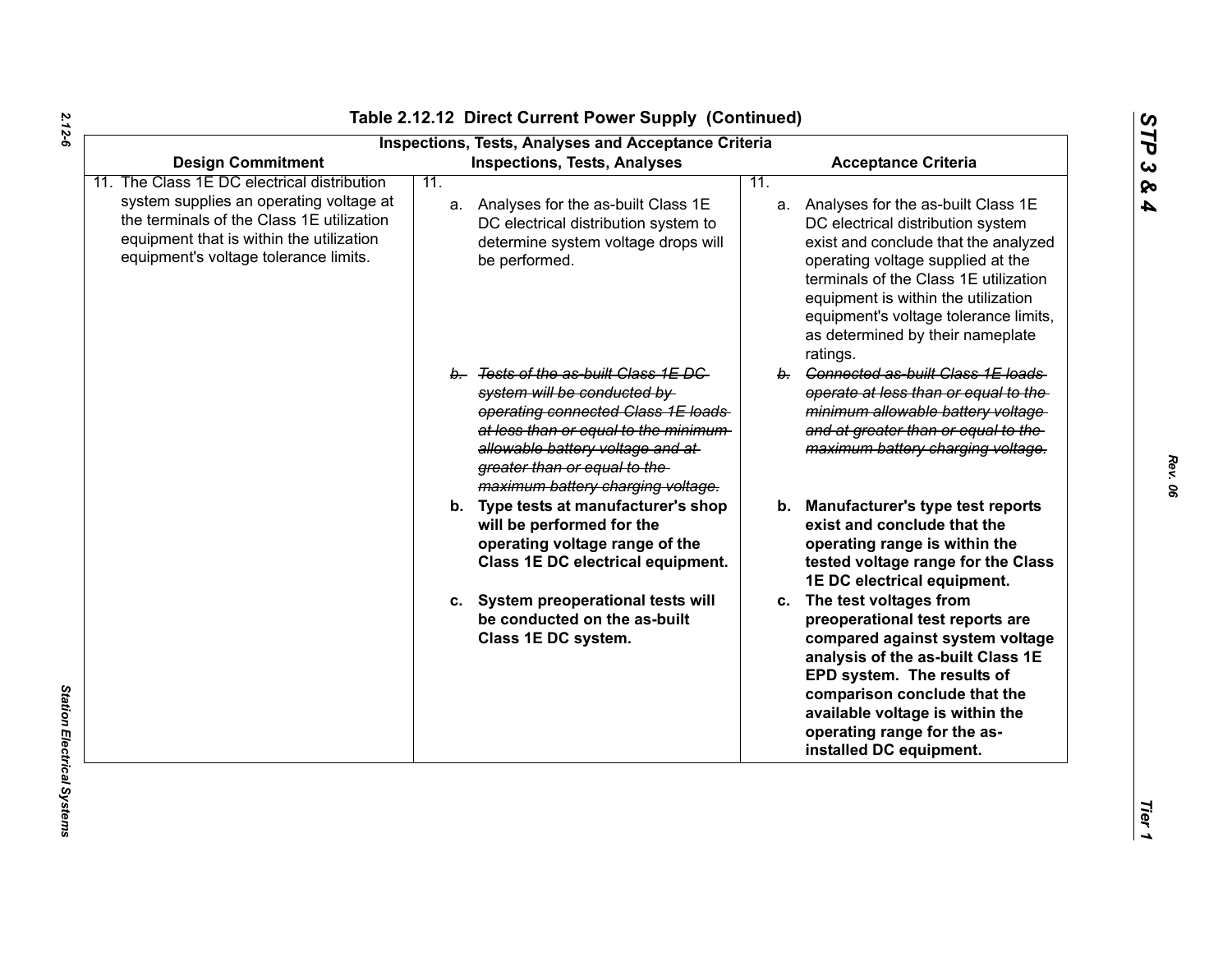| y sys |
|-------|
|       |
| okore |

|                                                                                                                                                                                                                                                | Table 2.12.14 Vital AC Power Supply<br><b>Inspections, Tests, Analyses and Acceptance Criteria</b>                                           |                                                                                                                                                                                                                                                                                                                                                                                                                                           |
|------------------------------------------------------------------------------------------------------------------------------------------------------------------------------------------------------------------------------------------------|----------------------------------------------------------------------------------------------------------------------------------------------|-------------------------------------------------------------------------------------------------------------------------------------------------------------------------------------------------------------------------------------------------------------------------------------------------------------------------------------------------------------------------------------------------------------------------------------------|
| <b>Design Commitment</b>                                                                                                                                                                                                                       | <b>Inspections, Tests, Analyses</b>                                                                                                          | <b>Acceptance Criteria</b>                                                                                                                                                                                                                                                                                                                                                                                                                |
| Class 1E Vital AC Power Supply system<br>10.<br>interrupting devices (circuit breakers and<br>fuses) are coordinated to the maximum<br>extent possible, so that the circuit<br>interrupter closest to the fault opens<br>before other devices. | 10. Analyses for the as-built Class 1E<br>distribution system to determine circuit<br>interrupting device coordination will be<br>performed. | 10. Analyses for the as-built Class 1E Vital<br>AC Power Supply system circuit<br>interrupting devices (circuit breakers and<br>fuses) coordination exist and conclude<br>that, to the maximum extent possible,<br>the analyzed circuit interrupter closest to<br>the fault will open before other devices.<br>For instances where coordination cannot<br>be practically achieved, the analysis will<br>justify the lack of coordination. |
|                                                                                                                                                                                                                                                |                                                                                                                                              |                                                                                                                                                                                                                                                                                                                                                                                                                                           |